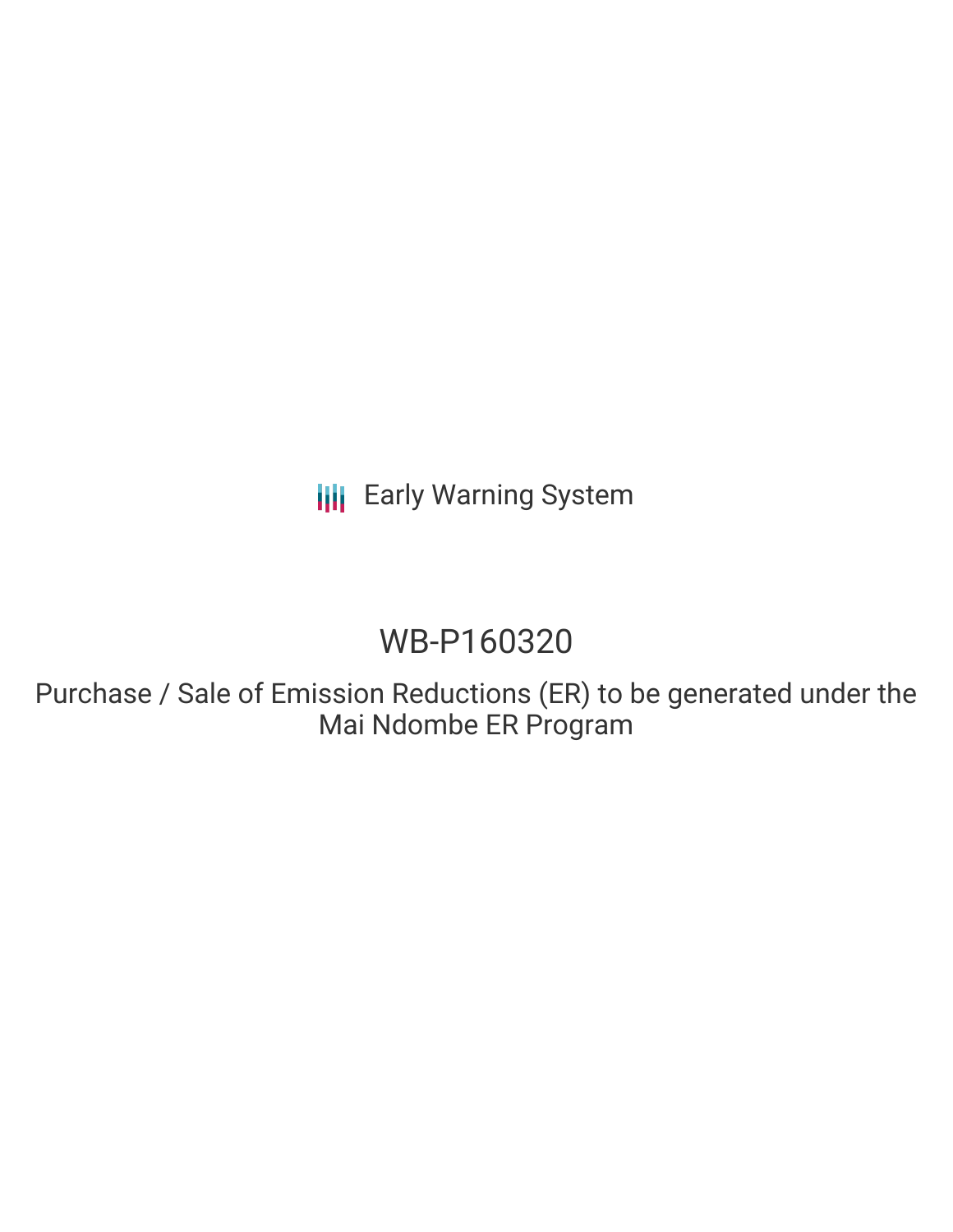

#### **Quick Facts**

| Congo, Democratic Republic of |
|-------------------------------|
| World Bank (WB)               |
| Active                        |
| B                             |
| 2018-10-25                    |
| <b>MECNT</b>                  |
| Agriculture and Forestry      |
| $$50.00$ million              |
|                               |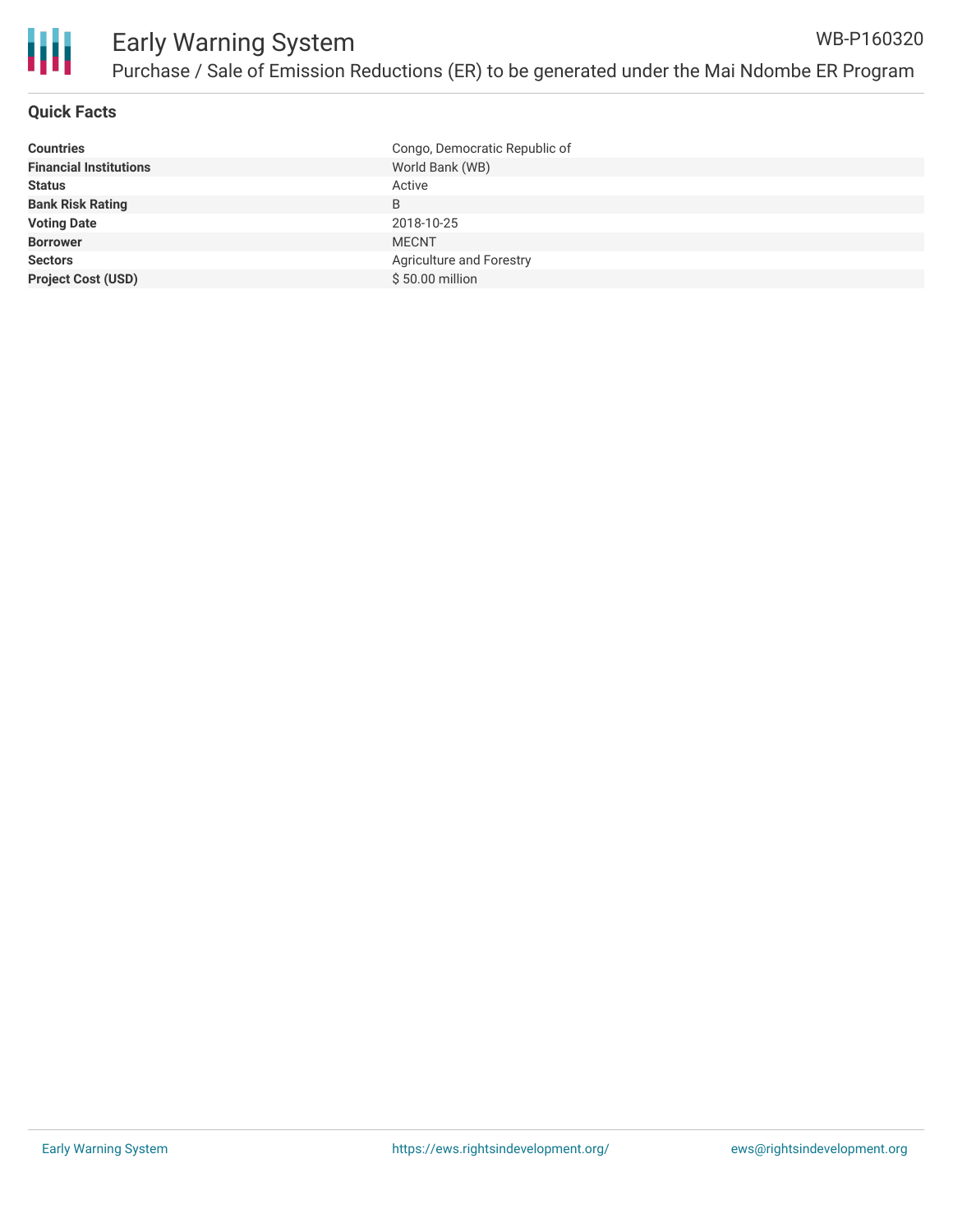

### **Project Description**

The Project Development Objective is to make payments to the Recipient for measured, reported and verified Emission Reductions related to reduced deforestation, forest degradation and the enhancement of forest carbon stocks (ER payments) in the Mai-Ndombe province, and to distribute ER payments in accordance with the agreed Benefit Sharing Plan.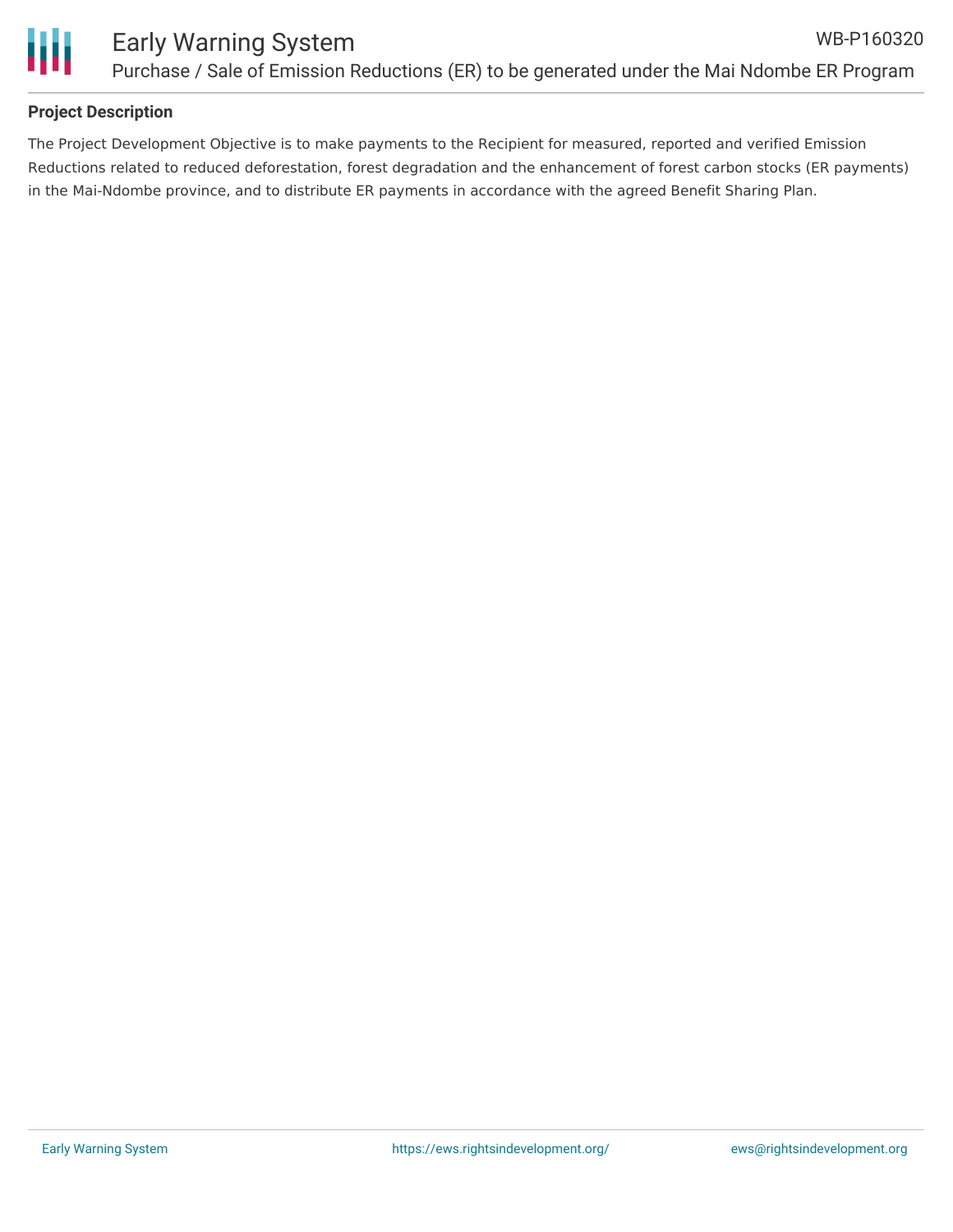

#### **Investment Description**

World Bank (WB)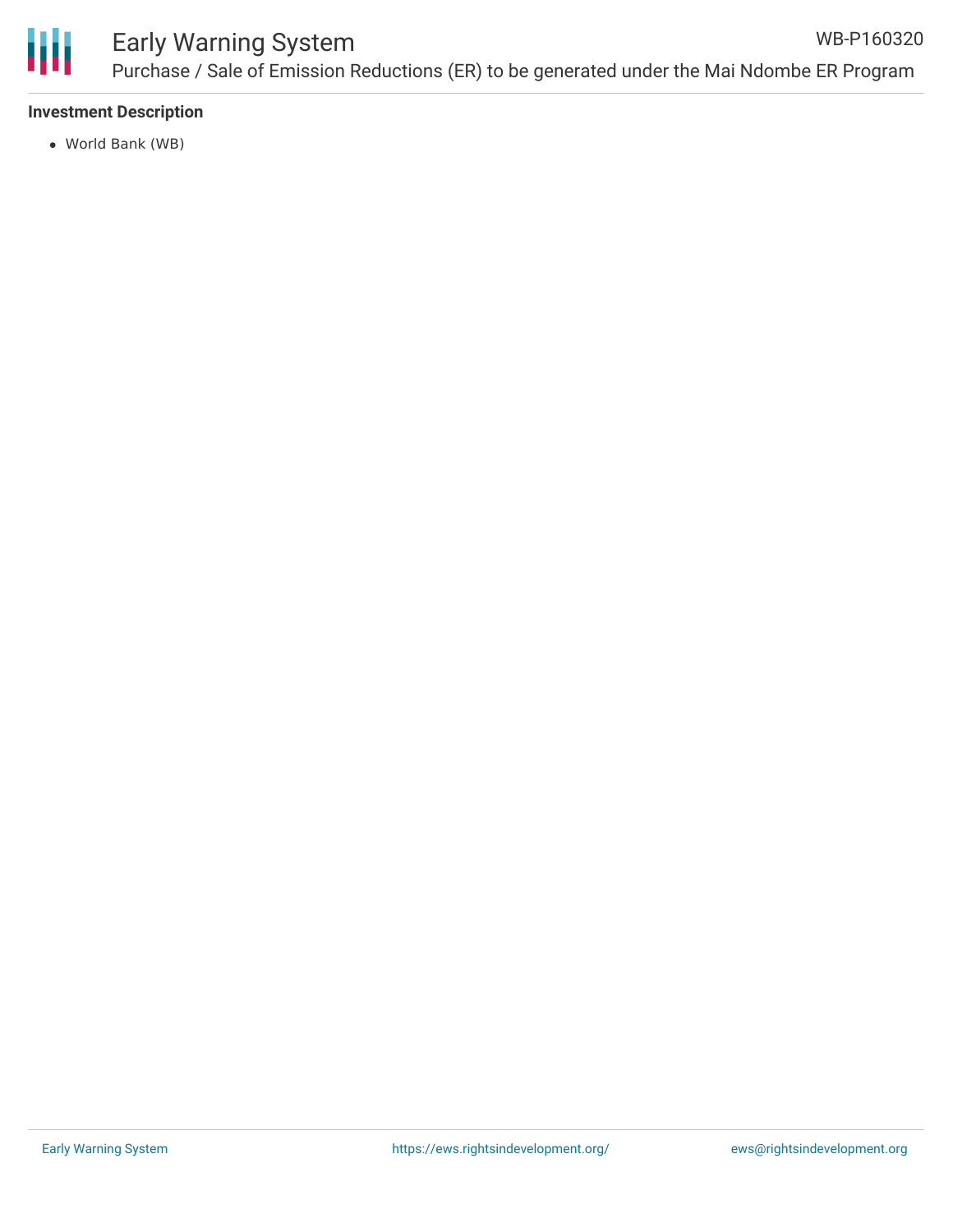

#### **Contact Information**

Name: Province of Mai-Ndombe Contact: Gentiny Ngobila Title: Governor Email: ngobilagentiny@gmail.com

ACCOUNTABILITY MECHANISM OF WORLD BANK

The World Bank Inspection Panel is the independent complaint mechanism and fact-finding body for people who believe they are likely to be, or have been, adversely affected by a World Bank-financed project. If you submit a complaint to the Inspection Panel, they may investigate to assess whether the World Bank is following its own policies and procedures for preventing harm to people or the environment. You can contact the Inspection Panel or submit a complaint by emailing ipanel@worldbank.org. You can learn more about the Inspection Panel and how to file a complaint at:

http://ewebapps.worldbank.org/apps/ip/Pages/Home.aspx.